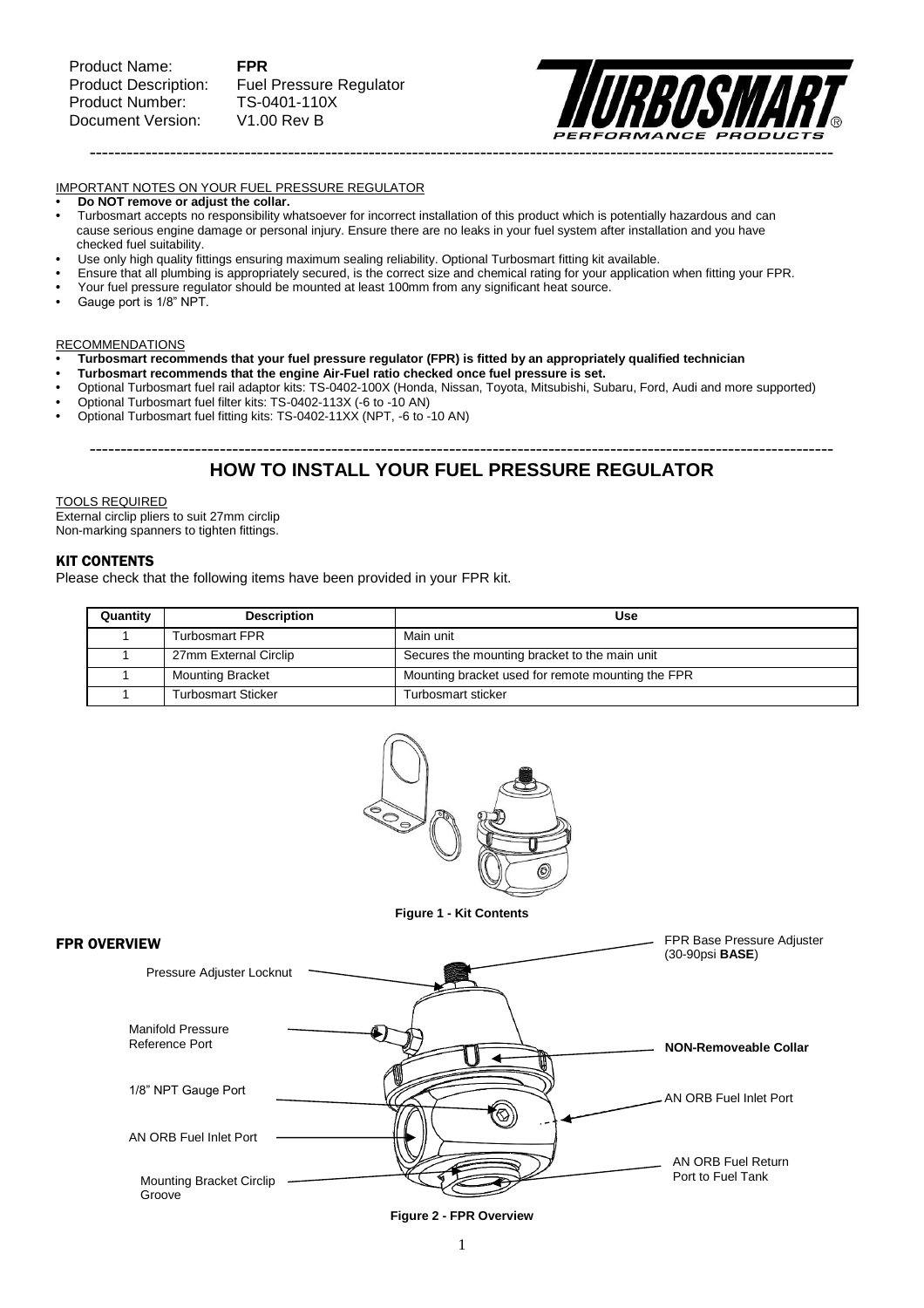### FITTING YOUR FPR



### **Locate fuel pressure feed line, base pressure and determine mounting location**

This line is usually found by identifying your injectors, the fuel rail the injectors are mounted to and then the line that is feeding the fuel rail. Turbosmart recommends determining your current base fuel pressure with your existing regulator to identify a reference for the base pressure you set the new regulator to. This can be done with any reputable pressure gauge at idle and with the vacuum hose disconnected from the regulator. Take time to determine where you wish to mount the FPR in the engine bay. Some examples of placement for your FPR are:

- Mounted against chassis
- Mounted onto fuel rail
- Mounted onto intake manifold

## **CAUTION!**

Do not place the FPR near a significant heat source as this may lead to severe engine fires.



## **Prepare FPR for installation**

Prior to mounting the FPR, install fittings into FPR with high quality AN ORB fittings ensuring the O-Ring is present. Optional Turbosmart fitting kits available – TS-0402-11XX (NPT, -6 to -10 AN)



### **CAUTION!**

Ensure correct installation of fittings to prevent high pressure and temperature fuel leaks which can lead to extremely dangerous fires. See below for example of ORB fitting – note the O-ring.





This step is optional. Prior to mounting the FPR, install 1/8" NPT gauge or sensor. Unscrew existing 1/8" NPT blank anticlockwise with 3/16" hex key. Apply thread lubricant and screw in clockwise until finger tight, then tighten further 1-2 turns for seal. Turbosmart gauge kit optional – TS-0402-2023.





**4** 

## **Mounting your FPR**

With all fittings installed onto the FPR, the FPR can now be mounted. Place the mounting bracket over the base of the FPR in the orientation of your choice, place the circlip over the top of the mounting bracket and with external circlip pliers expand the circlip and push down until the circlip clicks into place. Your mounting bracket is now successfully installed and you can now mount your FPR in your specified location. Proceed to connect your fuel lines.





### **Start engine and check for leaks**

Congratulations, your FPR is installed and ready for use. Double check all fittings, lines and mountings then proceed to activate fuel pumps and check for leaks.

**CAUTION! If fuel leaks are present – switch off engine immediately and rectify leaks.**

**See over for troubleshooting steps.**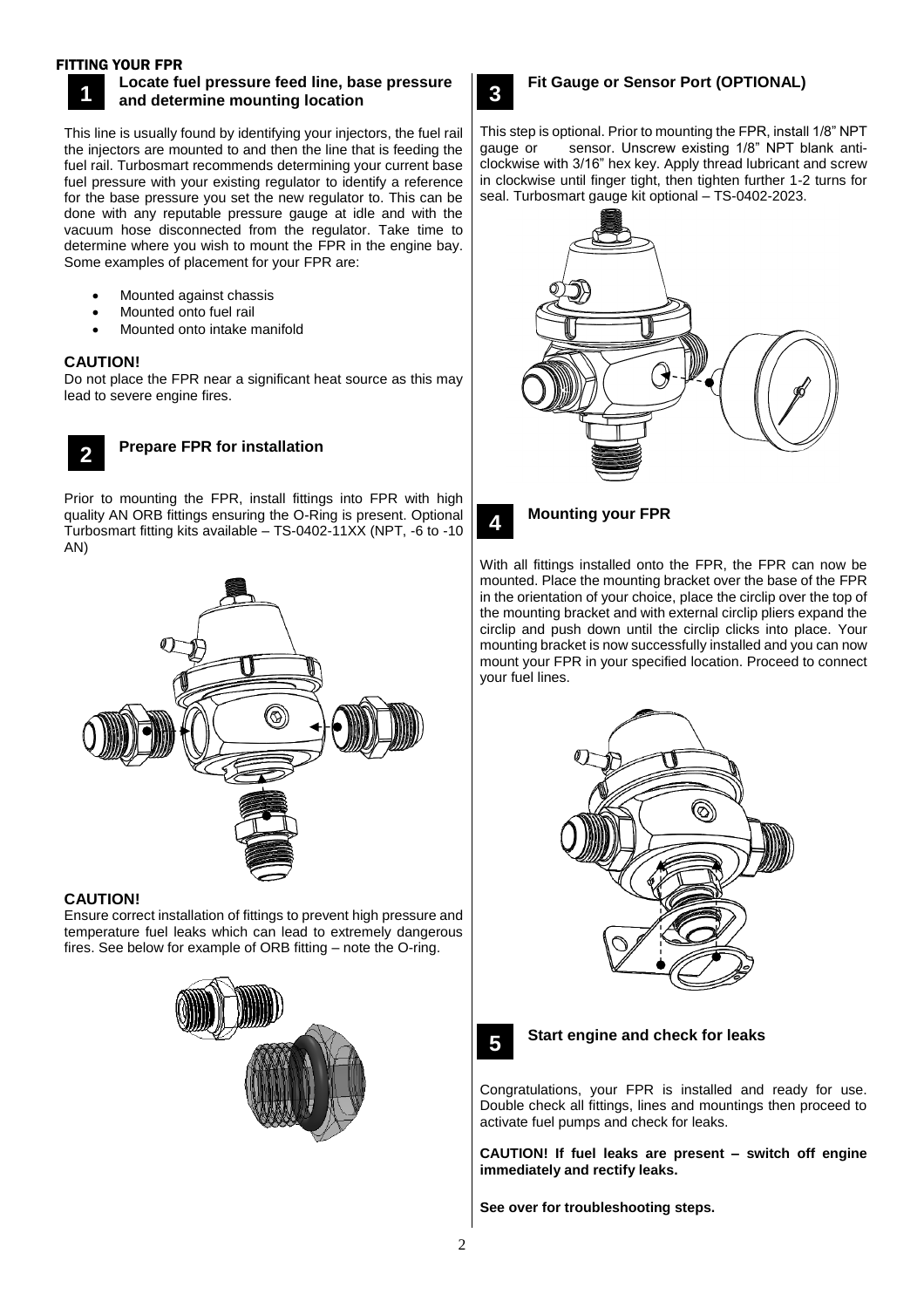#### ADJUSTING YOUR FPR



## **Remove signal reference hose and loosen 13mm locking nut**

Remove vacuum/pressure signal reference hose from nipple and loosen 13mm locking nut on top of FPR anti-clockwise to allow for free movement of the adjuster screw.





## **Adjust base pressure**

Ensure battery voltage is sufficient and idle engine. Observe the base pressure on the gauge or your data logging device, turn the adjuster with a 4mm hex tool clockwise to increase fuel pressure and anti-clockwise to decrease fuel pressure. The example below is an increase in fuel base pressure. **3**



#### **CAUTION!**

**Avoid screwing adjuster in forcefully as this will not allow for the device to regulate fuel pressure and can cause damage to your fuel pumps**



### **Tighten 13mm locking nut and reconnect signal reference hose**

Once base pressure has been successfully set, reconnect the signal reference hose and tighten the 13mm locking nut preventing the adjuster screw from self-adjusting. Your FPR has now been adjusted.

### **CAUTION!**

**An incorrect setting of fuel pressure may cause your engine to run lean with the potential for detonation. Turbosmart recommends air-fuel ratios are checked immediately after base pressure adjustments.**